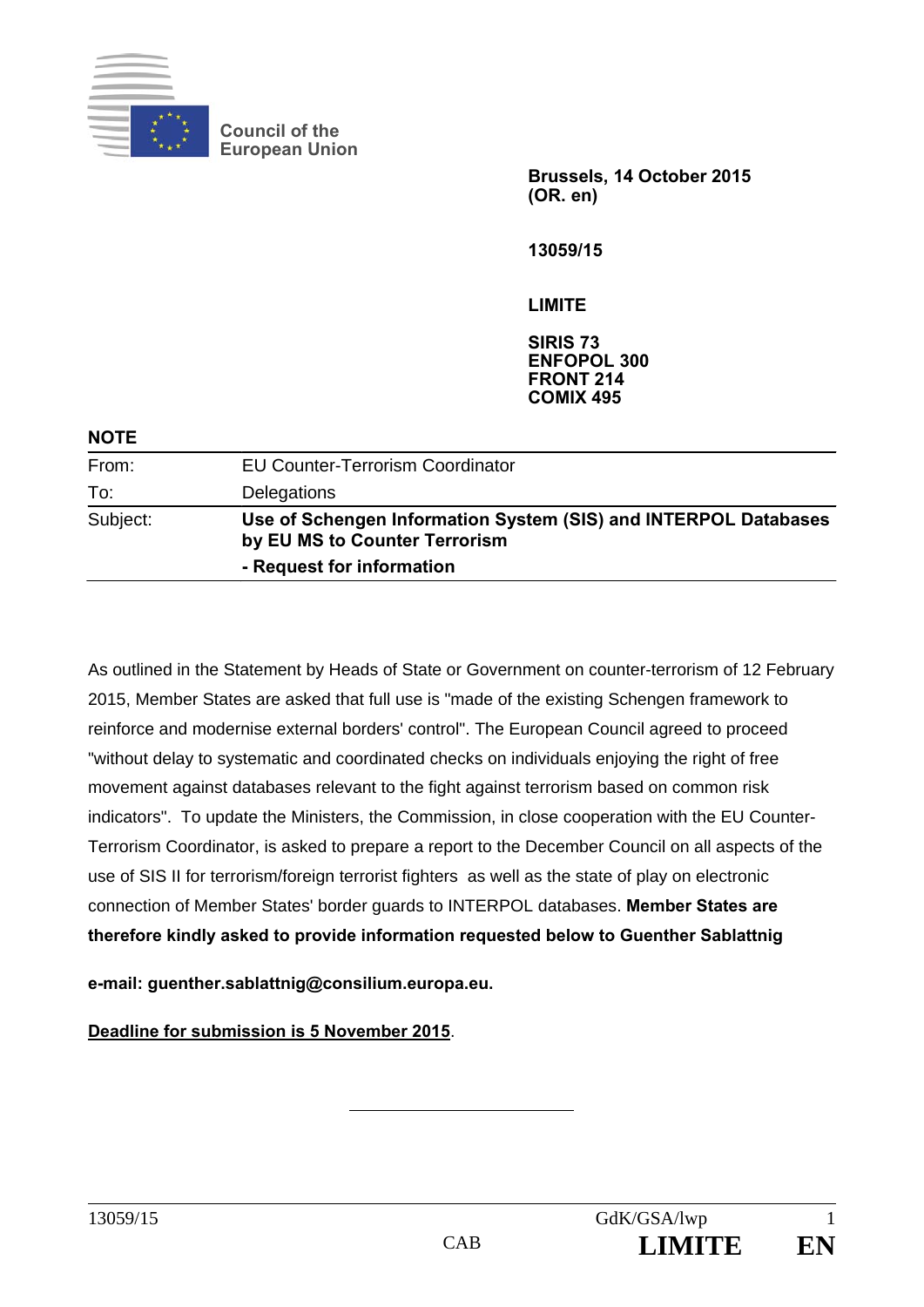|--|--|--|

| <b>SIS II</b>                                                                                                                                                                                                                   | <b>YEAR 2014</b> | <b>YEAR 2015</b><br>(Jan. - Sept.) |  |  |  |  |
|---------------------------------------------------------------------------------------------------------------------------------------------------------------------------------------------------------------------------------|------------------|------------------------------------|--|--|--|--|
| Number of alerts entered in SIS under Art. 36 (2) (purposes<br>of prosecuting criminal offences and for the prevention of<br>threats to public security):<br>[if available, please separately indicate number of FTF]           |                  |                                    |  |  |  |  |
| Number of alerts entered in SIS under Art. 36 (3) (national<br>security):<br>[if available, please separately indicate number of FTF]                                                                                           |                  |                                    |  |  |  |  |
| Number of hits based on a SIS alert (Art. 26, Art. 32 and Art.<br>36 (2) & (3)) due to terrorism or terrorism related activity:                                                                                                 |                  |                                    |  |  |  |  |
| Number of travel bans issued (Art. 24 (2) SIS Regulation) due<br>to terrorism or terrorism related activity (please indicate if<br>national law does not permit travel bans):                                                   |                  |                                    |  |  |  |  |
| Number of alerts issued for the seizure of invalidated<br>documents used for travel purposes due to terrorism or<br>terrorism related activity (Art. 38):                                                                       |                  |                                    |  |  |  |  |
| Since February 2015, a new possibility for <b>immediate</b><br>reporting under Art 36 (2) and Art. 36 (3) exists. Please note<br>the number of entries of your national authority so far:                                       |                  |                                    |  |  |  |  |
| How long are you able to store data on SIS II, based on your<br>national data protection laws:                                                                                                                                  |                  |                                    |  |  |  |  |
| Are you using the <b>new functionalities introduced in SIS II</b> to their full capacity? If not, is this due<br>to technical issues? Have these functionalities been useful in the fight against terrorism and if yes,<br>how? |                  |                                    |  |  |  |  |
|                                                                                                                                                                                                                                 |                  |                                    |  |  |  |  |
| Do you have suggestions for further improvement of SIS II, particularly in view of the<br>operationalization of Art. 36 (2) & (3)? What problems have you encountered in trying to use alerts<br>for terrorism purposes?        |                  |                                    |  |  |  |  |
|                                                                                                                                                                                                                                 |                  |                                    |  |  |  |  |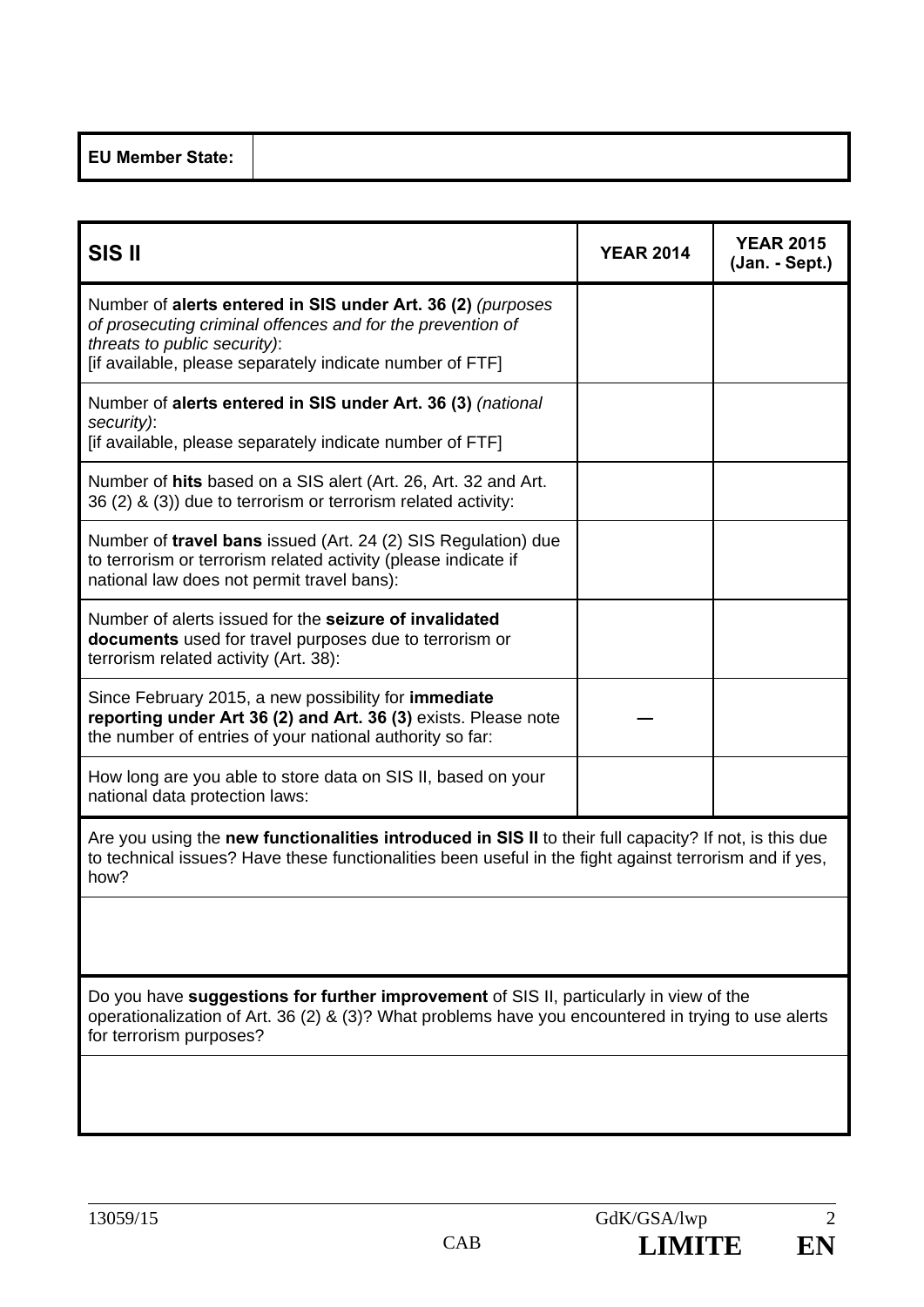| <b>INTERPOL Databases</b>                                                                                                                                                                                                                                                                            |                  | <b>YES</b>    | ΝO                                 |  |  |  |  |
|------------------------------------------------------------------------------------------------------------------------------------------------------------------------------------------------------------------------------------------------------------------------------------------------------|------------------|---------------|------------------------------------|--|--|--|--|
| Are all official border check points of your country connected to<br>INTERPOL's I 24/7 network?                                                                                                                                                                                                      |                  |               |                                    |  |  |  |  |
| - All airports (when applicable)?                                                                                                                                                                                                                                                                    |                  |               |                                    |  |  |  |  |
| - All seaports (when applicable)?                                                                                                                                                                                                                                                                    |                  |               |                                    |  |  |  |  |
| - All land border crossing points (when applicable)?                                                                                                                                                                                                                                                 |                  |               |                                    |  |  |  |  |
| - If Yes: Do you automatically screen passports and travel<br>documents through an integrated border management<br>system?                                                                                                                                                                           |                  |               |                                    |  |  |  |  |
| How do you update the INTERPOL SLTD database from the national database?                                                                                                                                                                                                                             |                  |               |                                    |  |  |  |  |
| - Manually:                                                                                                                                                                                                                                                                                          |                  |               |                                    |  |  |  |  |
| - Electronically:                                                                                                                                                                                                                                                                                    |                  |               | via EDIPOL format                  |  |  |  |  |
|                                                                                                                                                                                                                                                                                                      |                  | via Push-Pull |                                    |  |  |  |  |
|                                                                                                                                                                                                                                                                                                      |                  |               | via new WISDM Product              |  |  |  |  |
| Number of hits generated from the use of                                                                                                                                                                                                                                                             | <b>YEAR 2014</b> |               | <b>YEAR 2015</b><br>(Jan. - Sept.) |  |  |  |  |
| - INTERPOL's NOMinals database:                                                                                                                                                                                                                                                                      |                  |               |                                    |  |  |  |  |
| - INTERPOL's SLTD database:                                                                                                                                                                                                                                                                          |                  |               |                                    |  |  |  |  |
| - INTERPOL's TDAWN database:                                                                                                                                                                                                                                                                         |                  |               |                                    |  |  |  |  |
| Number of detected stolen or lost travel documents:                                                                                                                                                                                                                                                  |                  |               |                                    |  |  |  |  |
| Number of detected genuine travel documents for persons<br>subject to Notices (TDAWN):                                                                                                                                                                                                               |                  |               |                                    |  |  |  |  |
| If I-24/7 has not (yet) been extended to your country's border control system, please provide a brief<br>explanation why is the case and how the Commission or the INTERPOL General Secretariat could<br>assist you in reaching this objective (political, legal, technical, financial issues etc.). |                  |               |                                    |  |  |  |  |
|                                                                                                                                                                                                                                                                                                      |                  |               |                                    |  |  |  |  |
| Would you see an added value in linking the document section of SIS II with SLTD in order to<br>perform one single check in the two databases?                                                                                                                                                       |                  |               |                                    |  |  |  |  |
|                                                                                                                                                                                                                                                                                                      |                  |               |                                    |  |  |  |  |